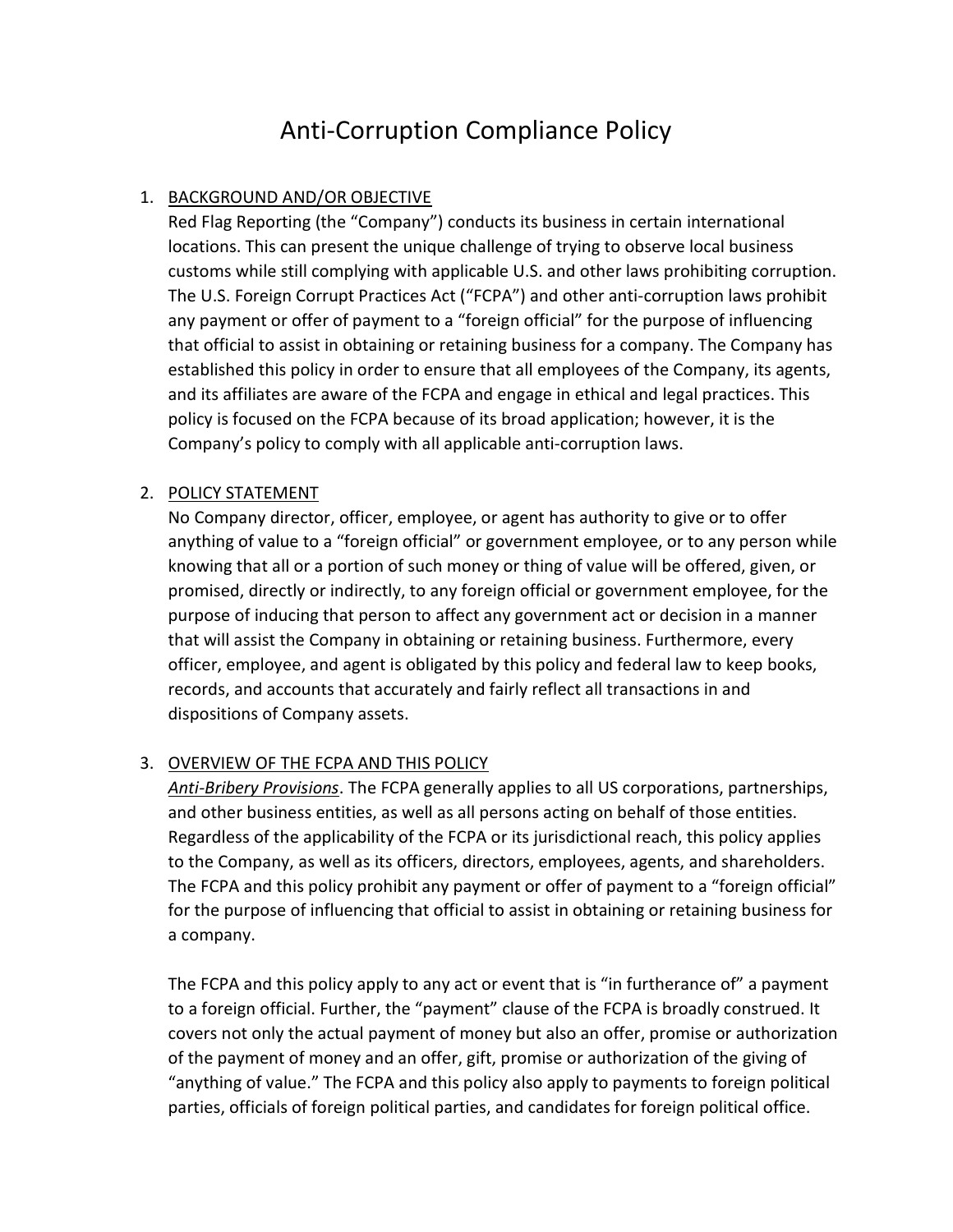Record Keeping Requirements. In addition to its anti-bribery provisions, the FCPA also imposes certain accounting requirements on companies. Specifically, the FCPA requires that a company maintain books, records, and accounts that, in reasonable detail, accurately reflect the transactions and dispositions of that company. This policy incorporates these record keeping requirements. In order to comply with these requirements, it is imperative that Company employees, agents and others acting on the Company's behalf maintain complete and accurate records with respect to all transactions and dispositions undertaken on behalf of the Company.

### 4. FUNDAMENTAL RESPONSIBILITIES

The consequences of failing to comply with the FCPA are very serious. Violation of the FCPA and related laws by a Company employee can result in millions of dollars in fines against the Company and can subject the employee to prosecution, criminal fines, and imprisonment, as well as disciplinary action by the Company, including dismissal. Note that the FCPA states that fines and penalties imposed upon individuals may not be paid directly or indirectly by any corporation for which they may have acted.

It is the responsibility of all members of senior management to supervise, monitor and train the employees under their supervision to ensure that the purposes of this policy are fulfilled.

It is the responsibility of each employee to comply with this policy and with procedures and guidelines established in furtherance of this policy. Failure to comply with the policy is grounds for disciplinary action, up to and including termination.

The following guidance is provided to employees and anyone acting on behalf of the Company to clarify how this policy applies:

- Except as expressly provided elsewhere in this statement of policy, no payment or gift of any kind may be promised, offered, or made to any of the following people:
	- o a "foreign official," which is defined as any officer or employee of a foreign government or any department, agency, or instrumentality thereof, or of a public international organization, or any person acting in an official capacity for or on behalf of any such government or department, agency, or instrumentality, or for or on behalf of any such public international organization;
	- o any foreign political party or official thereof or any candidate for foreign political office; or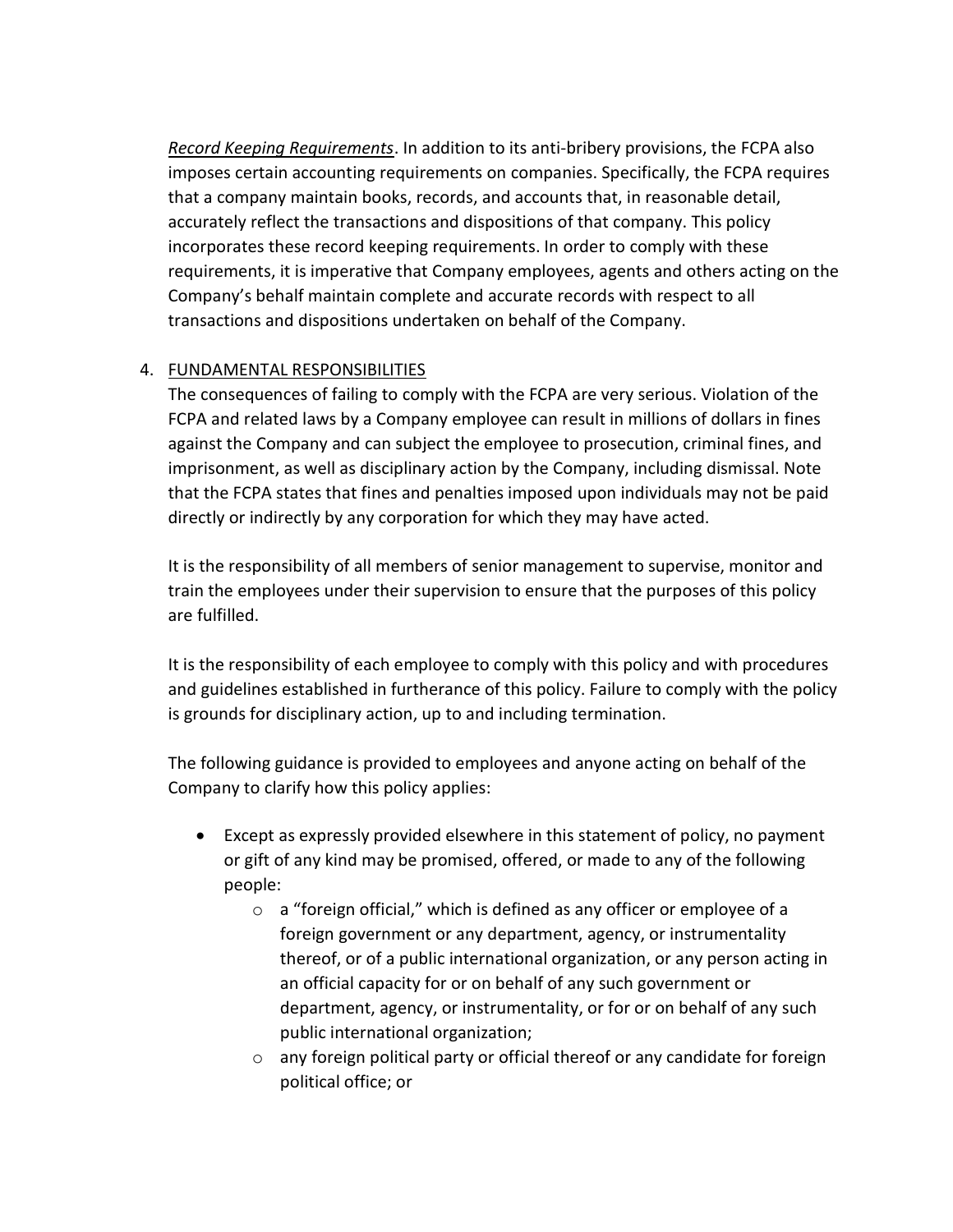- $\circ$  any person acting on behalf of a foreign official, a foreign political party or official thereof, or a candidate for foreign political office.
- If you have any doubt about whether a person is a foreign official, raise the question with the member of senior management responsible for your function in the Company. The senior managers will be responsible for obtaining advice from the legal department.
- Complete and accurate records sufficient to show compliance with the above rules, the FCPA generally, and any other Company policies must be maintained at all times. This means, among other things, that when a payment is intended to go to a particular party or entity for a particular purpose, the records with respect to that payment must accurately reflect the true recipient and the true purpose of the payment.

#### 5. OTHER CONSIDERATIONS

Facilitating Payments. In certain parts of the world it is common for companies to pay low level government employees to expedite or secure the performance of a routine governmental action, such as to obtain a visa or a permit. Though these payments may be customary in certain parts of the world, these payments may violate U.S. law. You must obtain approval from the legal department for any payment to any government official, no matter how common or ordinary the payment may appear.

Retaining Agents. Because the actions of a third party acting as an agent or representative of a company can expose that company to liability under the FCPA, great care should be taken in the retention of such agents and representatives. A sufficient investigation should be undertaken to ensure that any such representative does not intend to engage in any improper practices. In determining whether to engage a particular representative, factors such as the representative's reputation and qualifications, the manner and reasonableness of compensation, the relationship, if any, between the owners and employees of the representative and a foreign official, the presence or absence of any secret partners, the willingness of the representative to fully disclose its relationship with us and the legality of the relationship under local law must be considered.

Government-Owned Businesses. In many countries it is a common practice for government officials to own or operate business enterprises. While the FCPA and related laws do not prohibit legitimate business relationships with business enterprises owned or controlled by foreign officials, great care must be taken to avoid any association with any such enterprise in circumstances that might constitute an evasion